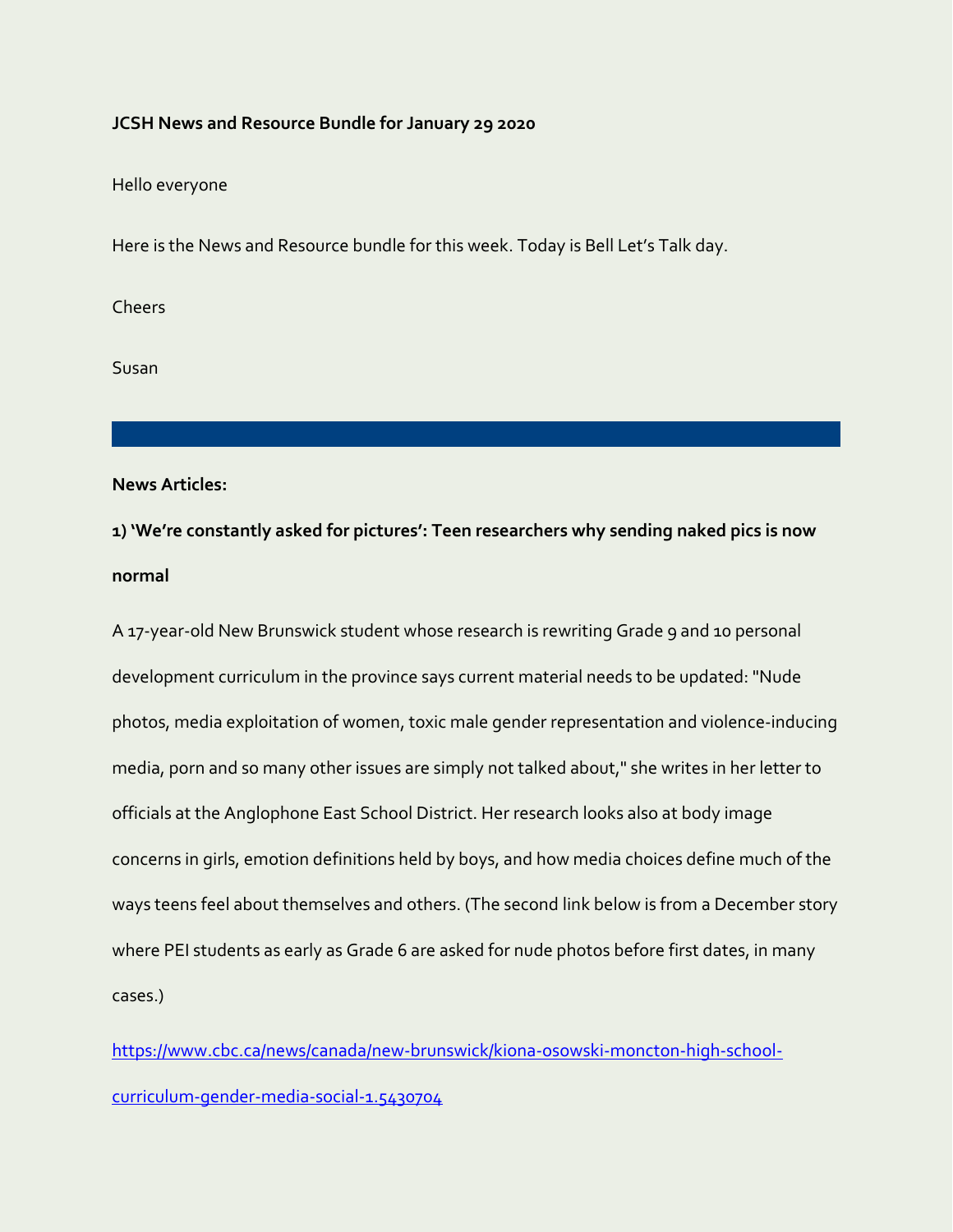# [https://www.cbc.ca/news/canada/prince-edward-island/pei-teens-sharing-nude-images-](https://www.cbc.ca/news/canada/prince-edward-island/pei-teens-sharing-nude-images-1.5377305)[1.5377305](https://www.cbc.ca/news/canada/prince-edward-island/pei-teens-sharing-nude-images-1.5377305)

## **2) Social media use associated with disordered eating among young adolescents**

An Australian [study](https://onlinelibrary.wiley.com/doi/abs/10.1002/eat.23198) published in the *International Journal of Eating Disorders* shows a relationship between social media use and disordered eating thoughts and behaviours in adolescents, both boys and girls. Lead author Dr. Simon Wilksch noted that, although not causal, a strong relationship exists between adolescents' use of social media, Snapchat and Instagram in particular, and disordered behaviours and thought patterns: "Parents need to be aware of the risks of social media, while health professionals and educators need to assist young people to become resilient to the pressure social media can convey."

[https://www.healio.com/psychiatry/eating-disorders/news/online/%7B909b5c53-b22c-4f66](https://www.healio.com/psychiatry/eating-disorders/news/online/%7B909b5c53-b22c-4f66-aaef-622dfdffc44e%7D/social-media-use-associated-with-disordered-eating-among-young-adolescents) [aaef-622dfdffc44e%7D/social-media-use-associated-with-disordered-eating-among-young](https://www.healio.com/psychiatry/eating-disorders/news/online/%7B909b5c53-b22c-4f66-aaef-622dfdffc44e%7D/social-media-use-associated-with-disordered-eating-among-young-adolescents)[adolescents](https://www.healio.com/psychiatry/eating-disorders/news/online/%7B909b5c53-b22c-4f66-aaef-622dfdffc44e%7D/social-media-use-associated-with-disordered-eating-among-young-adolescents)

**3) Gender attitudes and pressure to conform impact bullying behaviours in teen boys: Study**

A study published in the *American Journal of Preventive Medicine* has found that boys who witness peers engaging in violent behaviours toward girls were more likely to be violent: [bullying,](https://www.cnn.com/2019/05/24/health/bullying-damage-trnd/index.html) youth violence, rape, and dating abuse. The study also showed that boys with equal gender beliefs also showed aggression, primarily in homophobic teasing among their peers. "This reinforces that pressure to conform to stereotypes about masculinity that perpetuate harmful behaviors toward women and girls is also associated with getting in a fight with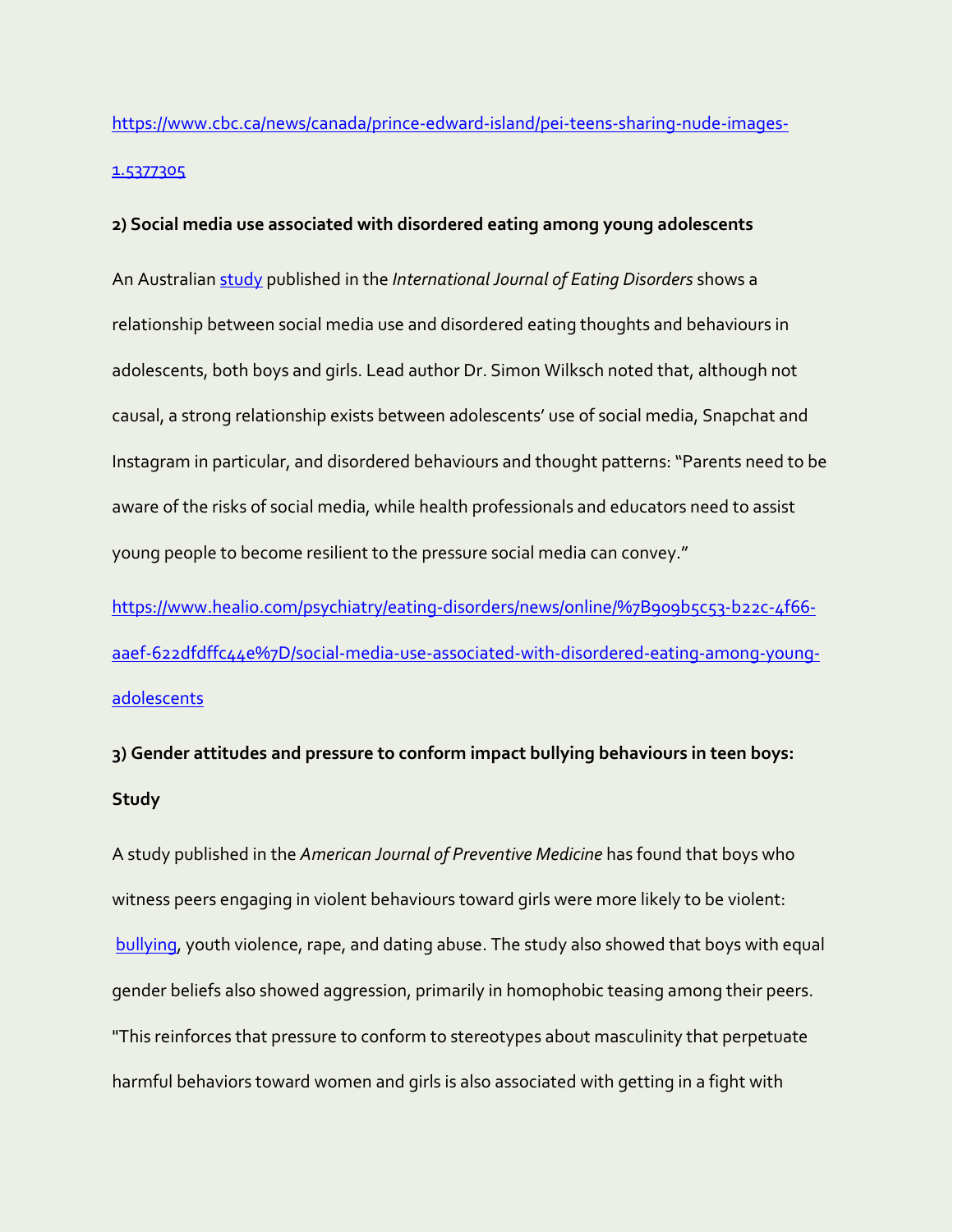another guy," said lead author Elizabeth Miller, a professor of pediatrics, public health and clinical and translational science at the University of Pittsburgh. "These behaviors aren't happening in silos -- if we're going to stop one, we need to also be addressing the other."

<https://edition.cnn.com/2019/12/27/health/teenage-violence-gender-study-trnd/index.html>

## **4) More Canadian teens using over-the-counter drugs to overdose, data show**

Data from the Canadian Institute of Health Information (CIHI) shows that intentional overdoses of over-the-counter and prescription drugs by Canadian youth nearly doubled between 2010 and 2018 and almost tripled for children under 13. These findings correspond with those from an Ontario study published in *Clinical Toxicology* that Tylenol and Advil were the drugs most commonly used. Researchers advocate for restrictions to higher doses and larger bottles available over-the-counter. In Denmark, the sale of painkillers, including acetaminophen, is prohibited to young people under the age of 18. This restriction was cited in a recent study as one reason why self-harm rates [have not risen](https://link.springer.com/article/10.1007/s00127-019-01794-8) in the country, unlike the increase observed in many other Western countries.

[https://www.theglobeandmail.com/canada/article-canadian-teens-overdoses-painkillers](https://www.theglobeandmail.com/canada/article-canadian-teens-overdoses-painkillers-antidepressants-data/)[antidepressants-data/](https://www.theglobeandmail.com/canada/article-canadian-teens-overdoses-painkillers-antidepressants-data/)

### **Resource: Bell Let's Talk Day**

As part of conversations on the importance of open discussion on issues of mental health challenges and mental illness, there are reflections on the involvement of corporate sponsorship of social campaigns.